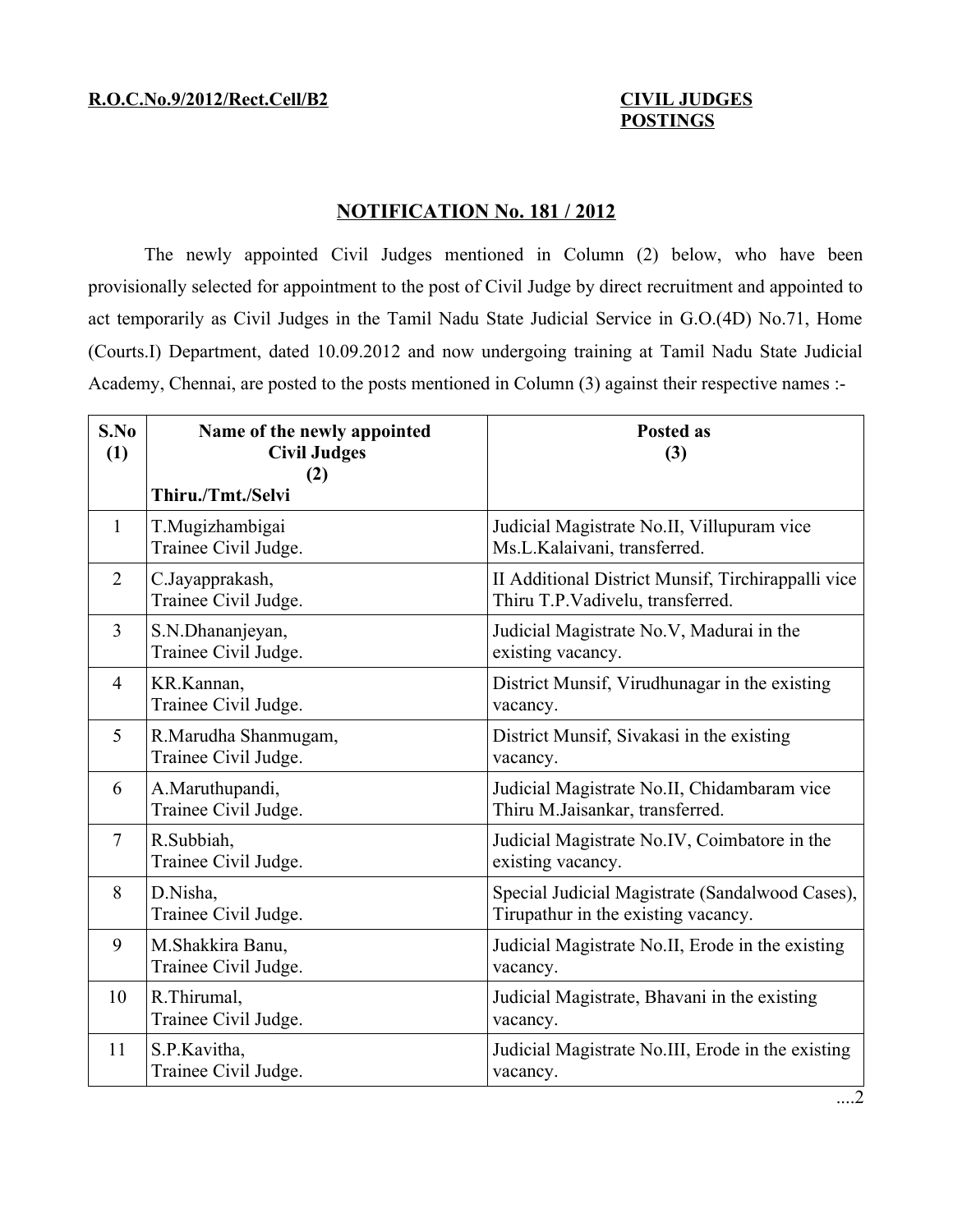| S.No<br>(1) | Name of the newly appointed<br><b>Civil Judges</b><br>(2) | <b>Posted as</b><br>(3)                                                                                               |
|-------------|-----------------------------------------------------------|-----------------------------------------------------------------------------------------------------------------------|
|             | Thiru./Tmt./Selvi                                         |                                                                                                                       |
| 12          | C.Senthil Kumar,<br>Trainee Civil Judge.                  | Judicial Magistrate No.III, Tirunelveli vice<br>Thiru J.Venkatesan, transferred.                                      |
| 13          | L.Kamalakannan,<br>Trainee Civil Judge.                   | Judicial Magistrate, Fast Track Court<br>at Magisterial Level-II, Erode vice<br>Ms.S.Mohanambal, transferred.         |
| 14          | P.Kumar,<br>Trainee Civil Judge.                          | II Additional District Munsif, Erode<br>vice Thiru A.Muralikrishna Anandan,<br>transferred.                           |
| 15          | K.Rajesh Kannan,<br>Trainee Civil Judge.                  | Judicial Magistrate No.II, Namakkal vice Thiru<br>B.Saravanan, transferred.                                           |
| 16          | C.Rajesh,<br>Trainee Civil Judge.                         | Judicial Magistrate No.II, Kancheepuram vice<br>Thiru P.Srikumar, transferred.                                        |
| 17          | K.Malarkodi,<br>Trainee Civil Judge.                      | III Additional District Munsif, Tiruchirappalli<br>vice Ms.M.Sivasakthi, transferred.                                 |
| 18          | KSS.Siva,<br>Trainee Civil Judge.                         | District Munsif-cum-Judicial Magistrate,<br>Thirukalikundram in the existing vacancy.                                 |
| 19          | A.Balakrishnan,<br>Trainee Civil Judge.                   | Judicial Magistrate, Ariyalur vice<br>Thiru R.Rajkumar, transferred.                                                  |
| 20          | S. Vijay Alagiri,<br>Trainee Civil Judge.                 | District Munsif, Madurantagam vice<br>Tmt.P.Vidhya, transferred.                                                      |
| 21          | N.Panneerselvam,<br>Trainee Civil Judge.                  | Judicial Magistrate, Tirumangalam in the<br>existing vacancy.                                                         |
| 22          | J.Kannan,<br>Trainee Civil Judge.                         | District Munsif, Sankari in the existing vacancy.                                                                     |
| 23          | V.Puviyarasu,<br>Trainee Civil Judge.                     | Judicial Magistrate No.V, Salem vice Thiru<br>C.M.Saravanan, transferred.                                             |
| 24          | K.Ambiga,<br>Trainee Civil Judge.                         | District Munsif-cum-Judicial Magistrate,<br>Bodinayakkanur in the existing vacancy.                                   |
| 25          | V.Arumugam,<br>Trainee Civil Judge.                       | District Munsif, Madurai Taluk, Madurai vice<br>Thiru S.Muthukumaravel, transferred.                                  |
| 26          | G.K.Velumayil,<br>Trainee Civil Judge.                    | Judicial Magistrate No.IV, Tiruchirappalli vice<br>Thiru P.Rajaram, transferred.                                      |
| 27          | P.Anuradha,<br>Trainee Civil Judge.                       | Judicial Magistrate, Fast Track Court at<br>Magisterial Level, Tiruppur vice<br>Thiru L.Abraham Lincoln, transferred. |